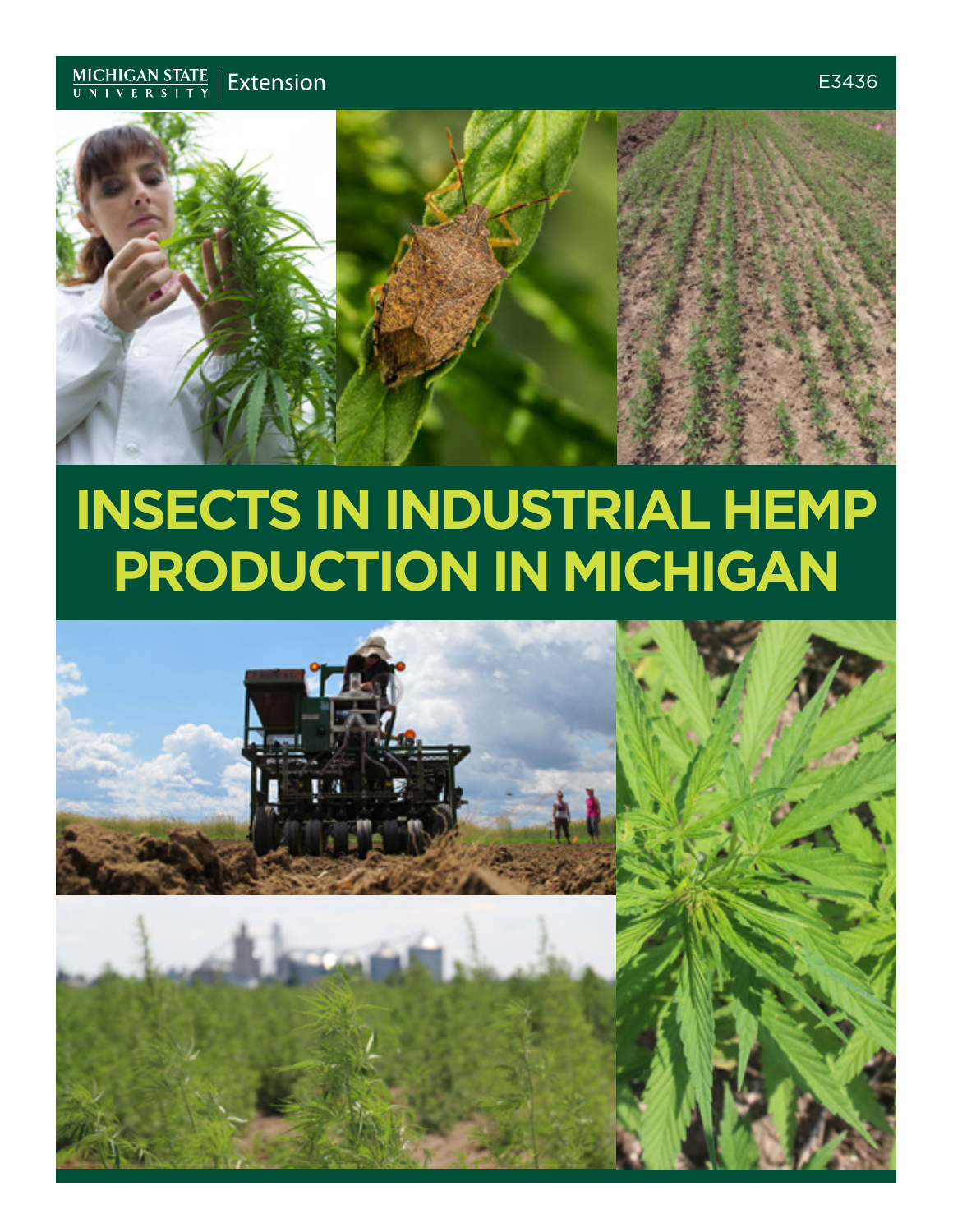# Author:

**Chris DiFonzo,** Field Crops Entomologist MSU Department of Entomology & MSU Extension

# Photos contributed by:

- ♦ James DeDecker, Upper Peninsula Research & Extension Center, MSU
- ♦ C.D. DiFonzo, F. William Ravlin & Connor Sturr, Department of Entomology, MSU

## **Contents**

#### MICHIGAN STATE Extension UNIVERSITY

Cover photos (Clockwise) ©iStockphoto.com/cyano66 (top left), F. William Ravlin (top middle), C.D. DiFonzo (top right), C.D. DiFonzo (bottom left). Cornell University (bottom center), C.D. DiFonzo (bottom right).

This bulletin was edited and designed by the MSU Extension Educational Materials Team.

MSU is an affirmative-action, equal-opportunity employer, committed to achieving excellence through a diverse workforce and inclusive culture that encourages all people to reach their full potential. Michigan State University Extension programs and materials are open to all without regard to race, color, national origin, gender, gender identity, religion, age, height, weight, disability, political beliefs, sexual orientation, marital status, family status or veteran status. Issued in furtherance of MSU Extension work, acts of May 8 and June 30, 1914, in cooperation with the U.S. Department of Agriculture. Jeffrey W. Dwyer, Director, MSU Extension, East Lansing, MI 48824. This information is for educational purposes only. Reference to commercial products or trade names does not imply endorsement by MSU Extension or bias against those not mentioned. 1P-05:2020-Web-RM/RH WCAG 2.0 AA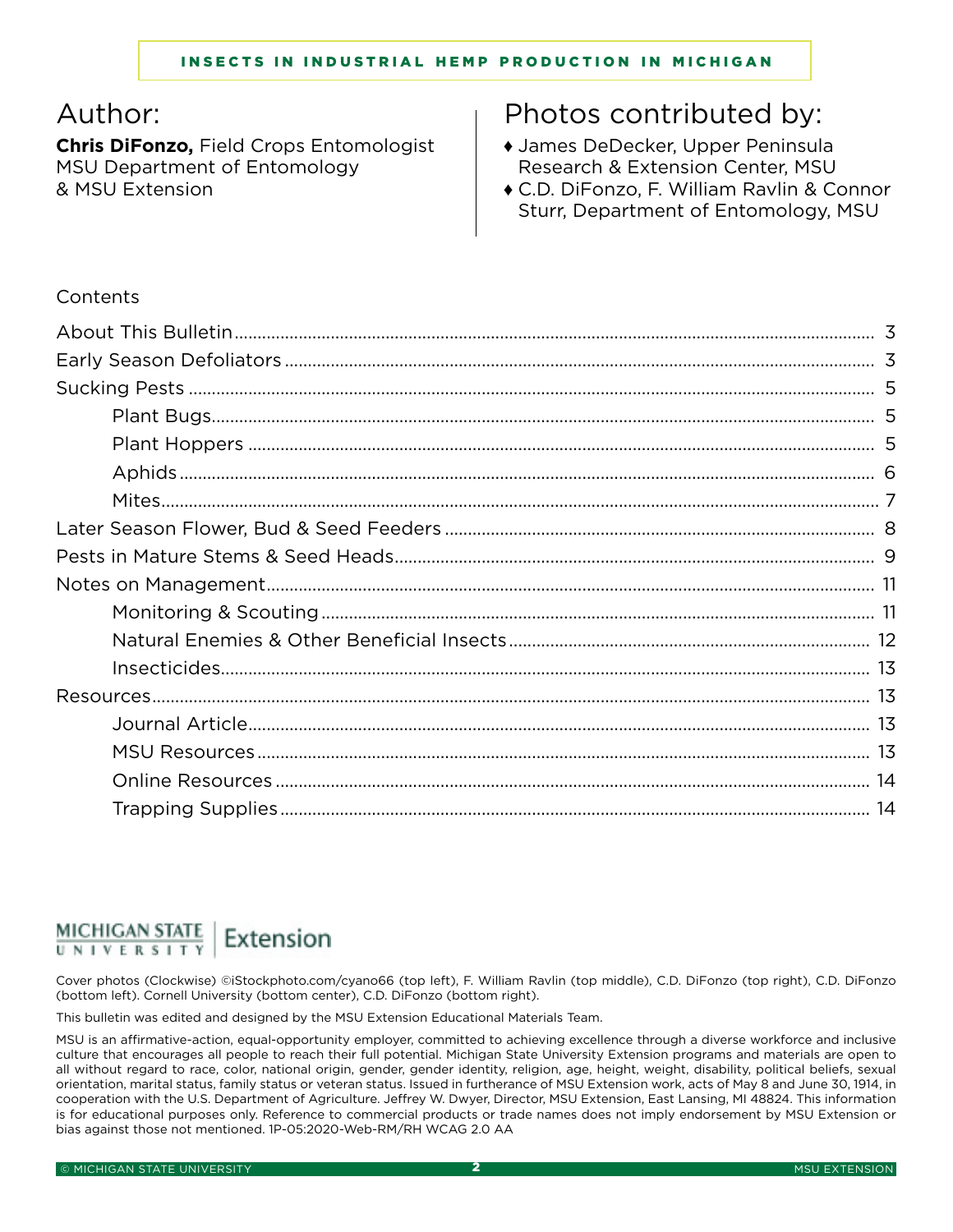# About This Bulletin

The 2019 field season was the first in which Michigan growers could legally plant industrial hemp (*Cannabis sativa* L.) in nearly 100 years. Insect pests were not a key limiting factor in Michigan hemp production in the 2019 season, but that may change as hemp production increases.

This bulletin summarizes information on biology, timing, and impact of insect pests in industrial hemp based on observations from the 2019 Michigan field season (Table 1). Where possible, observations made directly in Michigan are distinguished from those made in other states.

*Figure 1: Flea beetles like this red-headed flea beetle*  (Systena frontalis; *top) chew small holes in leaves (bottom) early in the season. (Photos by C. D. DiFonzo)*



Most of the insects recorded in Michigan hemp thus far have been generalist species with broad host ranges. These generalists may feed on multiple crops, ornamentals, trees, or weeds. They were present in the landscape before hemp was planted and they will visit or colonize hemp to some degree every year. High pest populations in the future likely will be tied to favorable environmental conditions OR to their mass movement from overwintering areas or nearby hosts. Since there were no reports of economic damage by insects to industrial hemp in 2019, experiences in other field crops or in the greenhouse are used to speculate on potential future impacts.

# Early Season Defoliators

Most of the defoliators observed thus far on Michigan hemp also feed on other crops, trees, and weeds in the landscape. None are expected to cause serious damage to fast-growing stands of hemp. Early in the 2019 field season, flea beetles (Figure 1) were observed chewing small round holes in leaves. Beginning in July, caterpillars of several lepidopteran species – including painted lady butterfly (*Vanessa cardui*), yellow-striped armyworm (*Spodoptera ornithogalli*), zebra caterpillar (*Melanchra picta*), tussock moths, and obliquebanded leafroller (*Choristoneura rosaceana*; Figure 2) – and southern corn rootworm (*Diabrotica undecimpunctata;* also known as spotted cucumber beetle) and Japanese beetle (Figure 3) were observed feeding on leaves.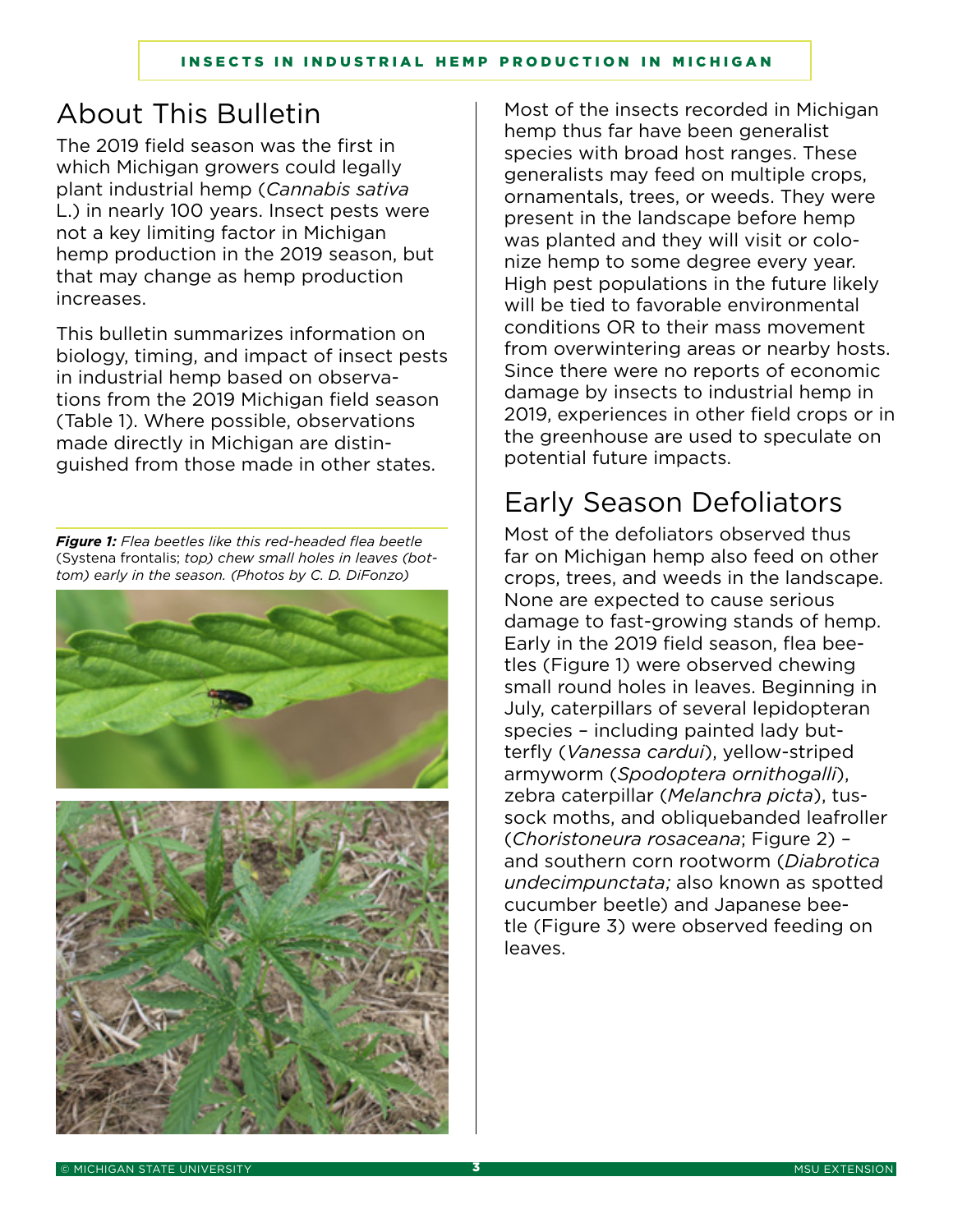*Table 1: Calendar of Insect Pest Occurrence and Damage, From Early to Late Season, in Michigan Industrial Hemp Production.*

| <b>Pest Species</b>                                               | Overwintering<br>stage & habitat                                                   | <b>Emergence:</b><br><b>Seedlings</b>   | Early season:<br><b>Vegetative</b><br>growth | <b>Reproduction:</b><br>Leaves, flowers<br>& buds                                          | Late season: Seed<br>heads & mature<br>stems                                                        |
|-------------------------------------------------------------------|------------------------------------------------------------------------------------|-----------------------------------------|----------------------------------------------|--------------------------------------------------------------------------------------------|-----------------------------------------------------------------------------------------------------|
| Flea beetles<br>(several species)                                 | Eggs in soil                                                                       | Chew small<br>round holes in<br>leaves. | Chew small<br>round holes in<br>leaves.      |                                                                                            |                                                                                                     |
| Grasshoppers<br>(several species)                                 | Eggs in soil                                                                       |                                         | Feed on leaves<br>and small stems.           |                                                                                            |                                                                                                     |
| Japanese beetle<br>(Popillia japonica)                            | Larvae (grubs)<br>in soil                                                          |                                         | Skeletonizes<br>leaves.                      | Feeds on flowers.                                                                          |                                                                                                     |
| Lepidopteran<br>caterpillars<br>(several species)                 | Varies by species                                                                  |                                         | Defoliate leaves.                            | Defoliate leaves.                                                                          |                                                                                                     |
| Tarnished plant bug<br>(Lygus lineolaris) &<br>related Lygus bugs | Adults in residue<br>and on field edges                                            |                                         | Pierces and<br>sucks on leaves.              | Feeds on flowers<br>and developing<br>seeds.                                               | Feeding may lead to<br>aborted flowers or<br>seeds.                                                 |
| Southern corn<br>rootworm<br>(Diabrotica<br>undecimpunctata)      | Doesn't overwinter<br>in Michigan                                                  |                                         |                                              | Feeds on leaves.                                                                           |                                                                                                     |
| Cannabis aphid<br>(Phorodon cannabis)                             | Eggs on hemp<br>residue                                                            |                                         |                                              | Pierces and sucks<br>on leaves. Feeding<br>may distort flowers.                            | Populations should<br>decline on mature<br>plants.                                                  |
| Black bean aphid<br>(Aphis fabae)                                 | Eggs on viburnum<br>and euonymus<br>shrubs                                         |                                         |                                              | Pierces and sucks<br>on leaves, may<br>damage flowers.                                     | Populations should<br>decline on mature<br>plants.                                                  |
| Twospotted spider<br>mite<br>(Tetranychus urticae)                | Adult females<br>in leaf litter and<br>residue                                     |                                         |                                              | Pierces and<br>destroys individual<br>plant cells (called<br>"stippling").                 | Leaf drop and yield<br>loss from sustained<br>heavy infestation;<br>webbing may cover<br>seed head. |
| Hemp russet mite<br>(Aculops cannibicola)                         | Unknown                                                                            |                                         |                                              | Pierces individual<br>plant cells; heavy<br>infestations can<br>develop in mature<br>buds. | Potential to reduce<br>bud size and CBD<br>production.                                              |
| Stink bugs<br>(several species)                                   | Adults in protected<br>areas                                                       |                                         |                                              | Pierce and feed on<br>developing seeds.                                                    | Feeding may lead to<br>aborted seeds.                                                               |
| European corn borer<br>(Ostrinia nubilalis)                       | Larvae in corn<br>stalks and hemp<br>stems                                         |                                         |                                              | Bores into stems.                                                                          | Potential for stem<br>breakage.                                                                     |
| Hemp borer<br>(Grapholita<br>delineana)                           | Larvae in hemp<br>stems and residue<br>and [perhaps] in<br>alternate weed<br>hosts |                                         |                                              | Bores into upper<br>stem and kills buds.                                                   | May consume seeds<br>directly.                                                                      |
| Corn earworm<br>(Helicoverpa zea)                                 | Doesn't overwinter<br>in Michigan                                                  |                                         |                                              | Chews into buds<br>and developing<br>seed heads.                                           | Potential for serious<br>damage to seed<br>head by end of<br>season.                                |

*Note:* Cells shaded in gray indicate the pest isn't present or damaging at that stage.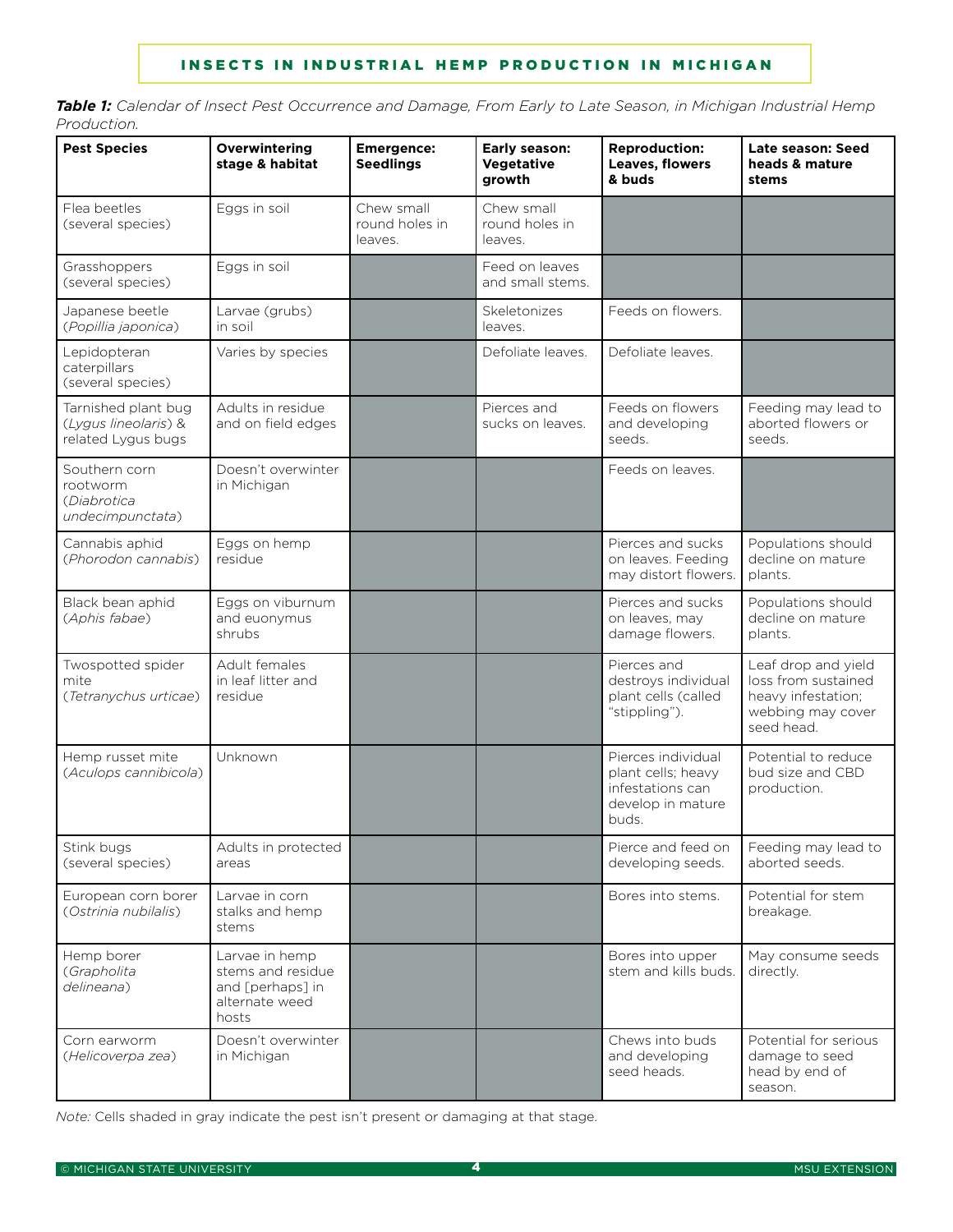In hemp production in Colorado, grasshoppers are the most important leaf and stem defoliators. But in Michigan in 2019, Japanese beetles were among the most prominent species feeding on leaves. Japanese beetle adults are common in Michigan field crops, so their presence in hemp is not a surprise. Furthermore, they tend to cluster on the tops of plants, especially along field edges, which makes them easy to spot.

# Sucking Pests

Sucking insects feeding on hemp leaves in early to mid-season tend to be generalist species. Several examples are described in this section.

*Figure 2: Caterpillars feeding on hemp in Michigan. Banded* (Halysidota tessellaris; *top left) and whitemarked* (Orgyia leucostigma; *bottom left) tussock moths; obliquebanded leafroller (*Choristoneura rosaceana*) in webbing (top right) and in closeup (bottom right). (Photos by C. D. DiFonzo)*



*Figure 3: Japanese beetle* (Popillia japonica) *adults skeletonize leaves (left) and feed on hemp flowers (right) in July and August. They are easy to spot because of their habit of hanging out toward the tops of plants. (Photos by F. William Ravlin)*



### **PLANT BUGS**

Plant bug (especially tarnished plant bug or TPB, *Lygus lineolaris*; Figure 4) is common. TPB adults overwinter in crop residue or along field margins and thus can be present early in the season. Later in the season, TPB will feed on developing seeds in, for example, fields planted for hemp fiber.

### **PLANT HOPPERS**

Many species of plant hoppers were found in hemp in the 2019 field season in Michigan.

Potato leafhopper (PLH, *Empoasca fabae*; Figure 5), is a key pest in dry beans, alfalfa, and certain vegetable crops in Michigan, but its characteristic damage (called "hopperburn") has not been reported in hemp in the state. It does not overwinter in Michigan and must recolonize from southern states each year. Its ultimate population level in a given year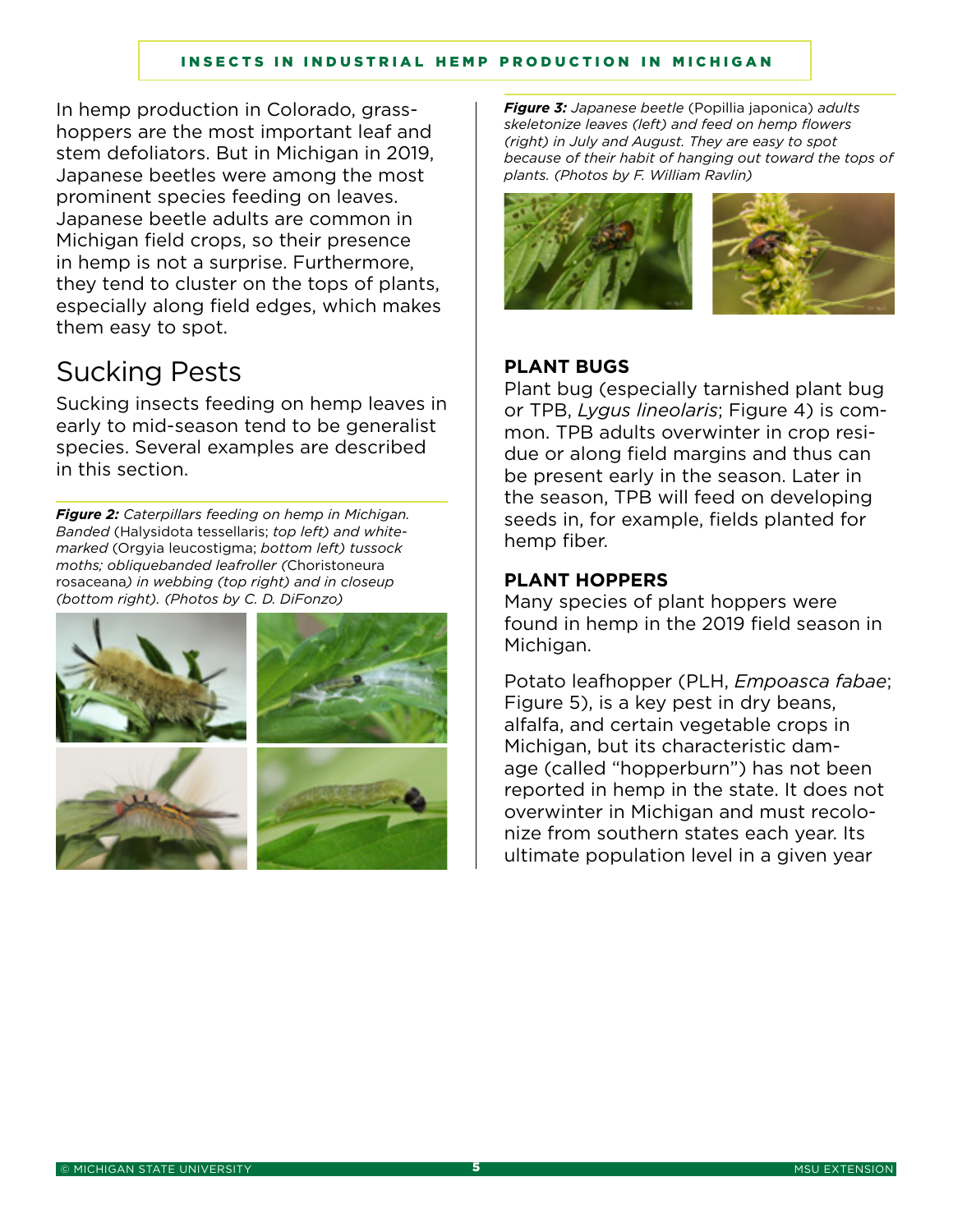depends on the timing and intensity of its northward migration.

The honeylocust treehopper (*Micrutalis calva;* Figure 6) was collected in Michigan hemp fields in 2019. This species is known to complete development on hemp in the eastern and western U.S.

### APHIDS

Relatively few aphid species infest hemp. On indoor cannabis production in the U.S., several species have been recorded, including black bean (*Aphis fabae*), cotton-melon (*Aphis gossypii*), foxglove (*Aulacorthum solani*), and green peach (*Myzus persicae*). These polyphagous species are common greenhouse pests, reproducing quickly and parthenogenically (that is, without mating). They feed relatively gently by plugging into phloem tissue and sucking plant sap from it. In heavy infestations, plants become covered with sticky honeydew excreted from the aphids' digestive tracts.

The rice-root aphid (*Rhopalosiphum rufiabdominale*) is a widespread root-feeder in hydroponic greenhouses in the U.S. In 2016, this aphid was confirmed in hydroponic cannabis production in Michigan, but has not been found in hemp fields.

Outdoors, black bean aphid was observed on hemp in mid to late summer in Michigan. It likely overwinters in the egg stage on viburnum and euonymus shrubs, then colonizes crop hosts in the spring. The colonies of small blackish aphids on leaves are often tended by ants. As a polyphagous species, the black bean

*Figure 4: Tarnished plant bug* (Lygus lineolaris) *adults (left and center) and nymphs (right) are among the most common sucking insects found in hemp fields early in the season, feeding on leaves. Later in the season, they feed on developing seeds. (Left and center photos by F. William Ravlin, right photo by C. D. DiFonzo)*







*Figure 5: Potato leafhopper* (Empoasca fabae) *is a key pest of many Michigan crops, but its status in hemp is unclear as of this writing in early 2020. (Photo by F. William Ravlin)*



*Figure 6: The honeylocust treehopper* (Micrutalis calva) *is among the many incidental plant hopper species found on hemp foliage. (Photo by F. William Ravlin)*

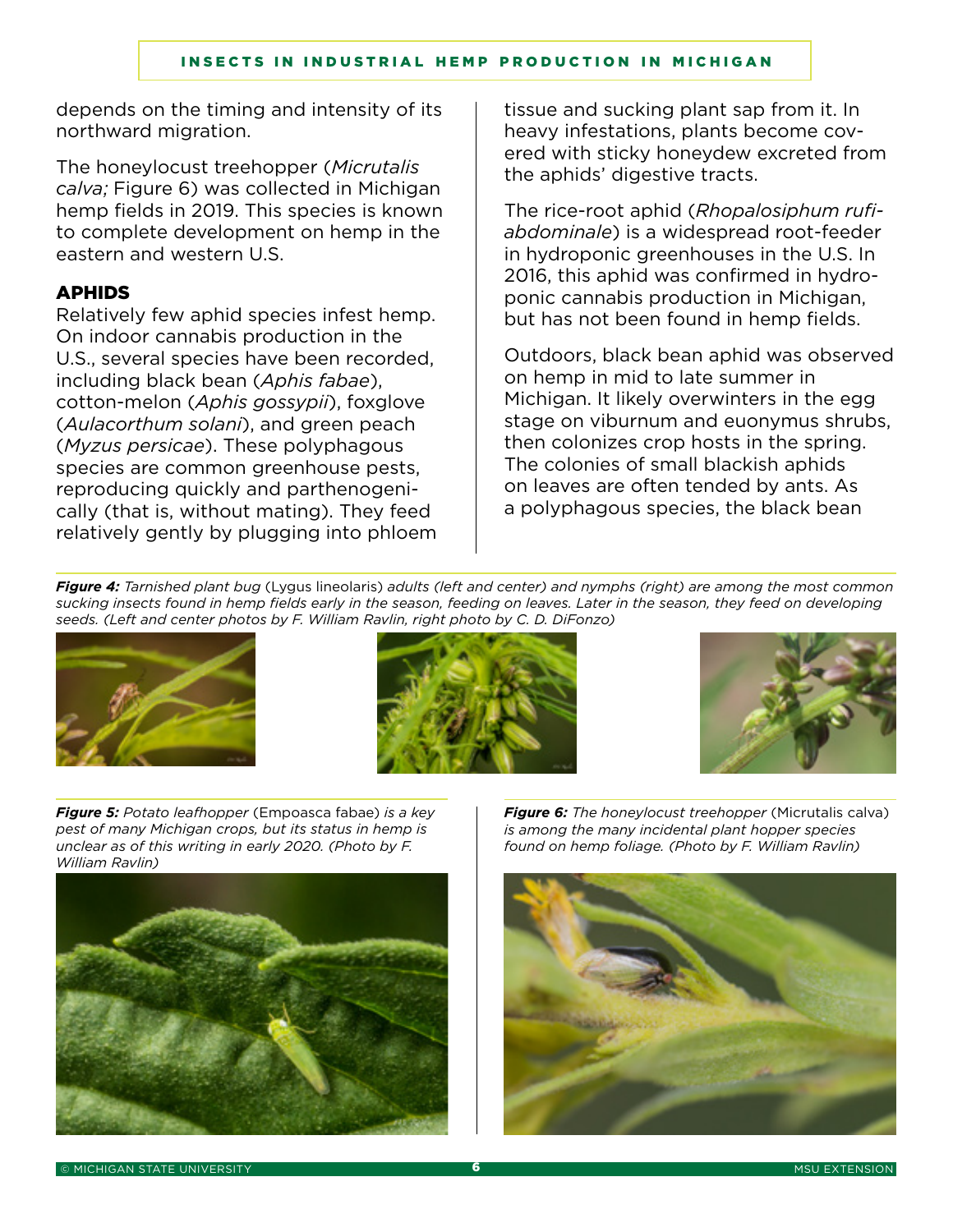aphid feeds on many crops, ornamentals, and weeds in the field.

In contrast, the cannabis aphid (*Phorodon cannabis;* Figure 7), is a cannabis specialist that overwinters in the egg stage on hemp residue. It is native to Europe and Asia, but in 2016 it was found in Colorado in both outdoor hemp and indoor cannabis production. Winged migrants were subsequently collected in aerial suction traps in six Midwestern states. In 2019, it was collected in an industrial hemp plot in the Upper Peninsula of Michigan.

Overall, aphids are unlikely to pose a problem in hemp fields because they will be exposed to adverse weather conditions and many natural enemies. Aphids on greenhouse transplants will decrease rapidly once the plants are moved outdoors. An exception may be in hot dry seasons, when plants are water-stressed, aphids reproduce quickly, and honeydew doesn't wash off plants (this leads to

*the underside of a hemp leaf in the Upper Peninsula of Michigan. (Photo by James DeDecker)*



the growth of sooty mold on leaves and flowers).

#### MITES

Mites may prove to be important pests of hemp under the right conditions. Two mites that could become particularly problematic are the twospotted spider mite and the hemp russet mite.

The twospotted spider mite (*Tetranychus urticae*; Figure 8) is a common and difficult pest to manage in greenhouses. Spider mites feed by piercing individual plant cells, resulting in tiny yellow spots called "stippling." As spider mite populations increase, their webbing – which they use as a sort of superhighway – may become visible on plant surfaces. Infestations usually start on field edges and move inward.

In most years, populations of spider mites in field crops don't build up to economic levels. But in hot dry years, outbreaks have been devastating to Michigan soybeans, dry beans, and corn. Outbreaklevel populations worsen drought stress as damaged plant cells lose water. They *Figure 7: Cannabis aphids* (Phorodon cannabis) *on* 

> *Figure 8: Although this closeup photo was taken on corn, not hemp, it illustrates the key features of a heavy twospotted spider mite* (Tetranychus urticae) *infestation: a multitude of tiny yellow mites and their shed skins, webbing on the leaf surface, and damage to individual plant cells (called "stippling") caused by mite feeding. (Photo by C. D. DiFonzo)*

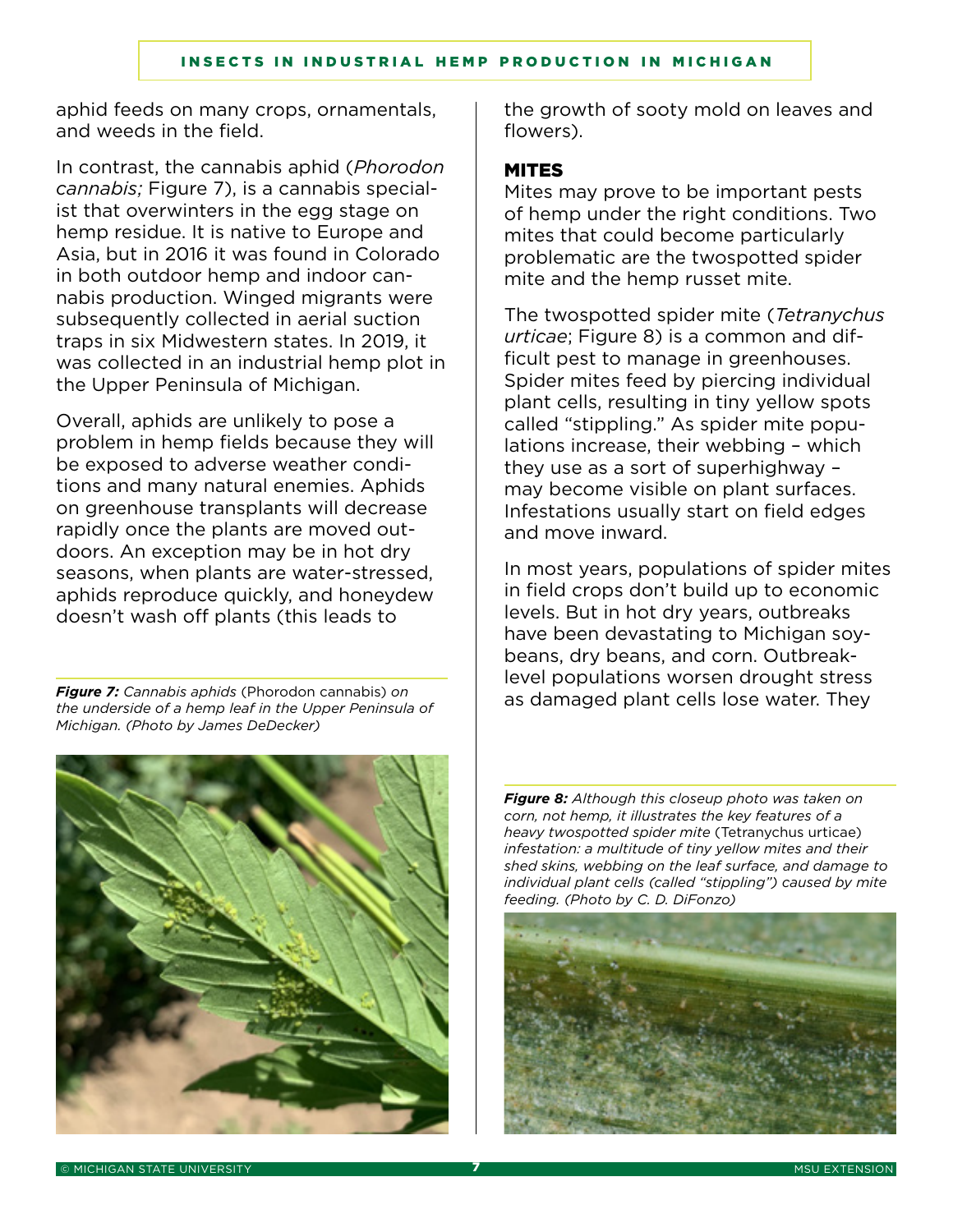also reduce crop yields through yellowing, leaf drop, and actual plant death.

Hemp would likely suffer a similar fate in drought years that give rise to heavy spider mite outbreaks.

The second mite of concern is the hemp russet mite (*Aculops cannibicola*; Figure 9). Its population apparently can explode indoors and it has been reported as a serious pest in hemp fields late in the season in a few states. The symptoms of hemp russet mite infestation on leaves – curling and discoloration (Figure 10) – are less obvious than spider mite damage. However, this mite can infest developing flowers, reduce bud size, and reduce cannabidiol (CBD) production from trichomes.

Little is known about hemp russet mite biology, overwintering habitat, alternative hosts, and natural enemies. Hemp russet mite has been reported in fields in other states, but hasn't been confirmed in Michigan hemp yet, so Michigan producers and researchers have minimal field experience with this pest.

*Figure 9: Hemp russet mites (*Aculops cannabicola*) developing on new leaves around bud. (Photo by Whitney Cranshaw, Colorado State University, Bugwood.org)*



# Later Season Flower, Bud & Seed Feeders

Insects that attack the reproductive structures of hemp are of more concern to growers than those attacking the leaves. This concern arises because the buds are the source of trichomes, which produce pharmaceutical compounds such as CBD, as well as the seeds needed to produce oil and to sell directly for planting. These three uses all have more economic value than fiber production.

Both plant and stink bugs feed on and damage the blooms and seeds of many crops. Feeding by tarnished plant bug adults and late-stage nymphs (*Lygus lineolaris;* Figure 4) can cause abortion of flowers and can damage developing seeds in host crops, and both TPB stages are present in hemp during flowering and seed formation. TPB adults will also move en masse out of less-favorable fields (for example, mature alfalfa that is being cut) into neighboring crops. This behavior sometimes results in high TPB populations in and damage to dry beans and sugarbeets in Michigan. It wouldn't be

*Figure 10: Curling and discoloration to hemp bud and new leaves caused by hemp russet mite (*Aculops cannabicola*). (Photo by Whitney Cranshaw, Colorado State University, Bugwood.org)*

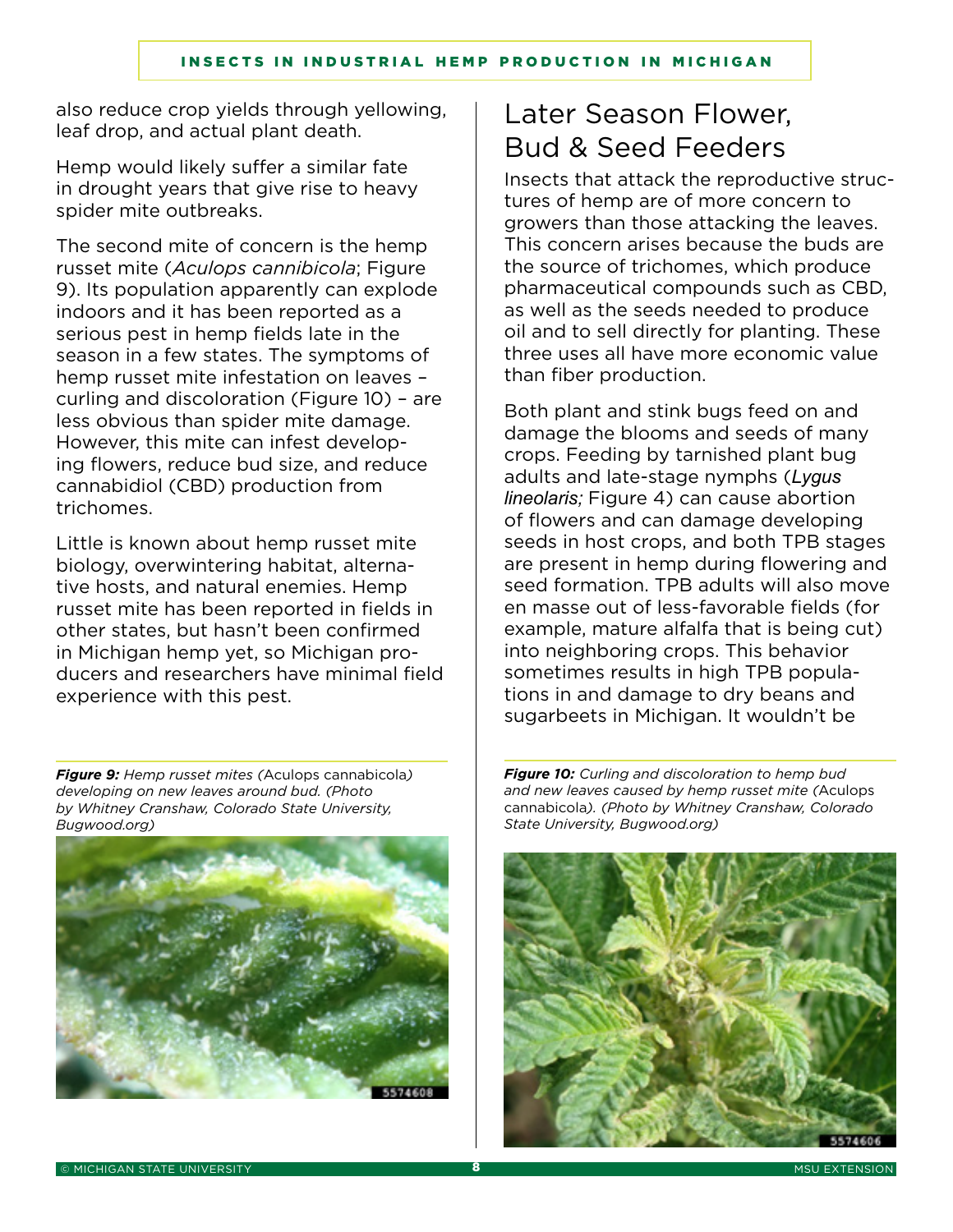surprising for plant bug injury to eventually be reported on hemp growing near alfalfa fields being cut in midsummer.

Several stink bug species are commonly reported feeding on hemp flowers and seeds in the U.S. Stink bugs seem to be increasing in field crops in the Midwest, and one species, *Euschistus variolarius* (the onespotted stink bug; Figure 11) is particularly common in Michigan field crops.

Stink bugs colonize and increase in winter wheat early in the season in Michigan, then the adults move into neighboring corn and soybean fields after the midseason wheat harvest. It is likely that they also would move into any adjacent hemp fields, which would be flowering at that time and therefore attractive to adults.

The invasive brown marmorated stink bug (BMSB) breeds on hemp in the eastern U.S. In Michigan, soybean sampling

*Figure 11: The onespotted stink bug* (Euschistus variolarius) *has been the most common stink bug collected in corn and soybeans in Michigan for the past several seasons, and has been seen in hemp fields as well. Stink bugs tend to colonize field crops later in the season, when seeds are beginning to develop. (Photo by C. D. DiFonzo)*



has shown that BMSB typically is found in fields near built environments (that is, near towns) but occurs less frequently in environments where field crops predominate.

# Pests in Mature Stems & Seed Heads

Several insects bore into hemp stems and stalks. One such insect is the European corn borer (ECB; *Ostrinia nubilalis;* Figure 12), which is a major introduced pest of corn in the U.S. As the name implies, the larvae of this pest bore into and weaken corn stalks, reducing the yield and harvestability of the broken plants.

Historically, ECB caused serious injury to hemp in parts of Europe. ECB was accidentally introduced into the U.S. in the early 1900s and was reported in hemp fields before World War II. The

*Figure 12: European corn borer* (Ostrinia nubilalis; *left column) has the potential to be a pest of hemp if it tunnels into the bases of plants or causes stem breakage. In 2019, corn earworm (*Helicoverpa zea*; right column) was reported infesting buds in hemp fields. Note: The caterpillars of both pests were photographed on corn, not hemp. (Moth photos by C. Sturr, caterpillar photos by C. D. DiFonzo)*







European Corn Borer | Corn Earworm

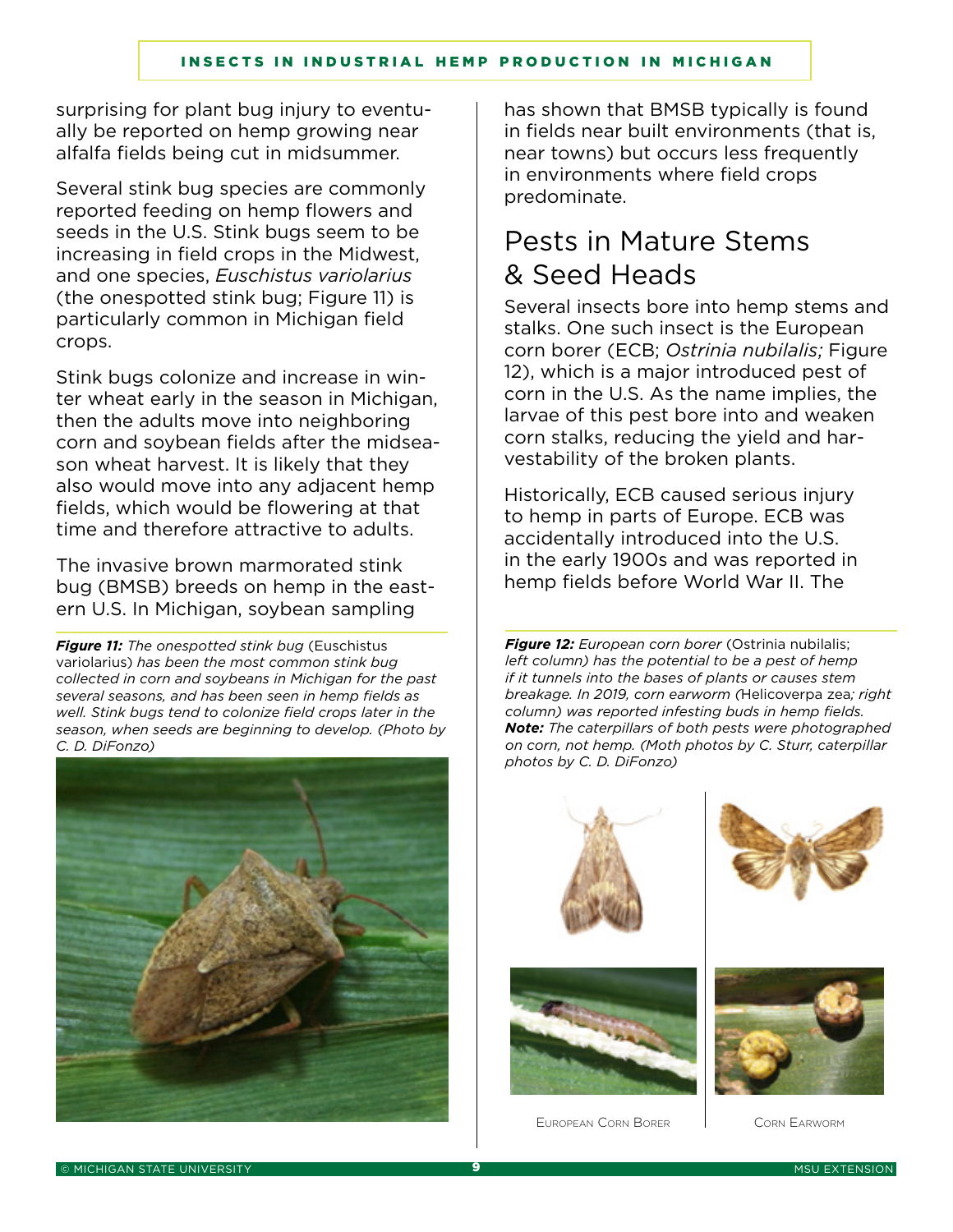widespread adoption of transgenic Bt (*Bacillus thuringiensis*) corn in the 1990s greatly reduced ECB populations in corn. However, as some growers return to conventional corn, it wouldn't be surprising to see ECB populations increase. There have been a few anecdotal reports of heavy ECB infestations of hemp in neighboring states, but none yet in Michigan.

The Eurasian hemp borer or hemp moth (*Grapholita delineana*) has been recorded in many states. There are no hemp borer

specimens in MSU's A.J. Cook Arthropod Collection to document this pest's presence in Michigan, but it is likely here. In Colorado it is found everywhere that hemp is grown, and is assumed to have one or more alternate weed hosts.

Like ECB, hemp borer larvae feed inside plant stems, killing smaller plants outright or creating weak points where their stems break. Unlike ECB, it is a specialist on hemp and may have significant potential as a pest. Later generations tunnel into

| <b>Trade name</b><br>(Manufacturer)                                                                                                                   | <b>EPA</b><br>registration | Michigan<br><b>Registered?</b> | <b>Active</b><br>ingredient(s)                    | <b>Other information</b>                                                                                                                                                |
|-------------------------------------------------------------------------------------------------------------------------------------------------------|----------------------------|--------------------------------|---------------------------------------------------|-------------------------------------------------------------------------------------------------------------------------------------------------------------------------|
| Debug-ON Emulsifiable Concentrate<br>Antifeedant, Insect Repellant,<br>Insecticide, Miticide, Fungicide<br>(Agro Logistic Systems)                    | 70310-11                   | <b>No</b>                      | Neem oil (70%)                                    | Organic Materials Review Institute<br>(OMRI) listed.                                                                                                                    |
| Debug Optimo Emulsifiable Concentrate<br>Antifeedant, Insect Repellant,<br>Insecticide, Miticide, Fungicide,<br>Nematicide<br>(Agro Logistic Systems) | 70310-7                    | <b>No</b>                      | Weem oil (15%)<br>◆ Azadirachtin                  | OMRI listed.                                                                                                                                                            |
| Debug Trés Emulsifiable Concentrate<br>Antifeedant, Insect Repellant,<br>Insecticide, Miticide, Fungicide,<br>Nematicide<br>(Agro Logistic Systems)   | 70310-8                    | <b>No</b>                      | $\blacklozenge$ Neem oil (4.7%)<br>◆ Azadirachtin | OMRI listed.                                                                                                                                                            |
| Debug Turbo Emulsifiable Concentrate<br>Antifeedant, Insect Repellant,<br>Insecticide, Miticide, Fungicide,<br>Nematicide<br>(Agro Logistic Systems)  | 70310-5                    | Yes                            | Weem oil (66%)<br>◆ Azadirachtin                  | OMRI listed.                                                                                                                                                            |
| General Hydroponics Azamax Botanical<br>Insecticide / Miticide / Nematicide<br>(Hawthorne Hydroponics)                                                | 91865-4                    | Yes                            | Azadirachtin                                      | Targets true bugs, leafhoppers,<br>whiteflies, aphids, mites, beetles,<br>thrips, leafrollers, cutworms, &<br>armyworms. OMRI listed.                                   |
| General Hydroponics Exile Insecticide /<br>Fungicide / Miticide<br>(Hawthorne Hydroponics)                                                            | 91865-2                    | Yes                            | Potassium salts of<br>fatty acids                 | Targets soft-bodied insects<br>(such as aphids, plant bugs,<br>thrips, whiteflies), spider mites, &<br>powdery mildew. OMRI listed. See<br>supplemental label for hemp. |
| General Hydroponics Prevasyn Insect<br>Repellent / Insecticide<br>(Hawthorne Hydroponics)                                                             | 91865-1                    | Yes                            | ◆Soybean oil<br>◆Garlic oil                       | Targets soft-bodied insects. See<br>supplemental label for hemp.                                                                                                        |
|                                                                                                                                                       |                            |                                | $\triangle$ Capsicum                              |                                                                                                                                                                         |

*Table 2: Insecticides Approved by the U.S. Environmental Protection Agency for Use in Industrial Hemp Production.*

*Note.* All of these insecticides are best suited for indoor production. EPA and Michigan registrations valid as of April 29, 2020.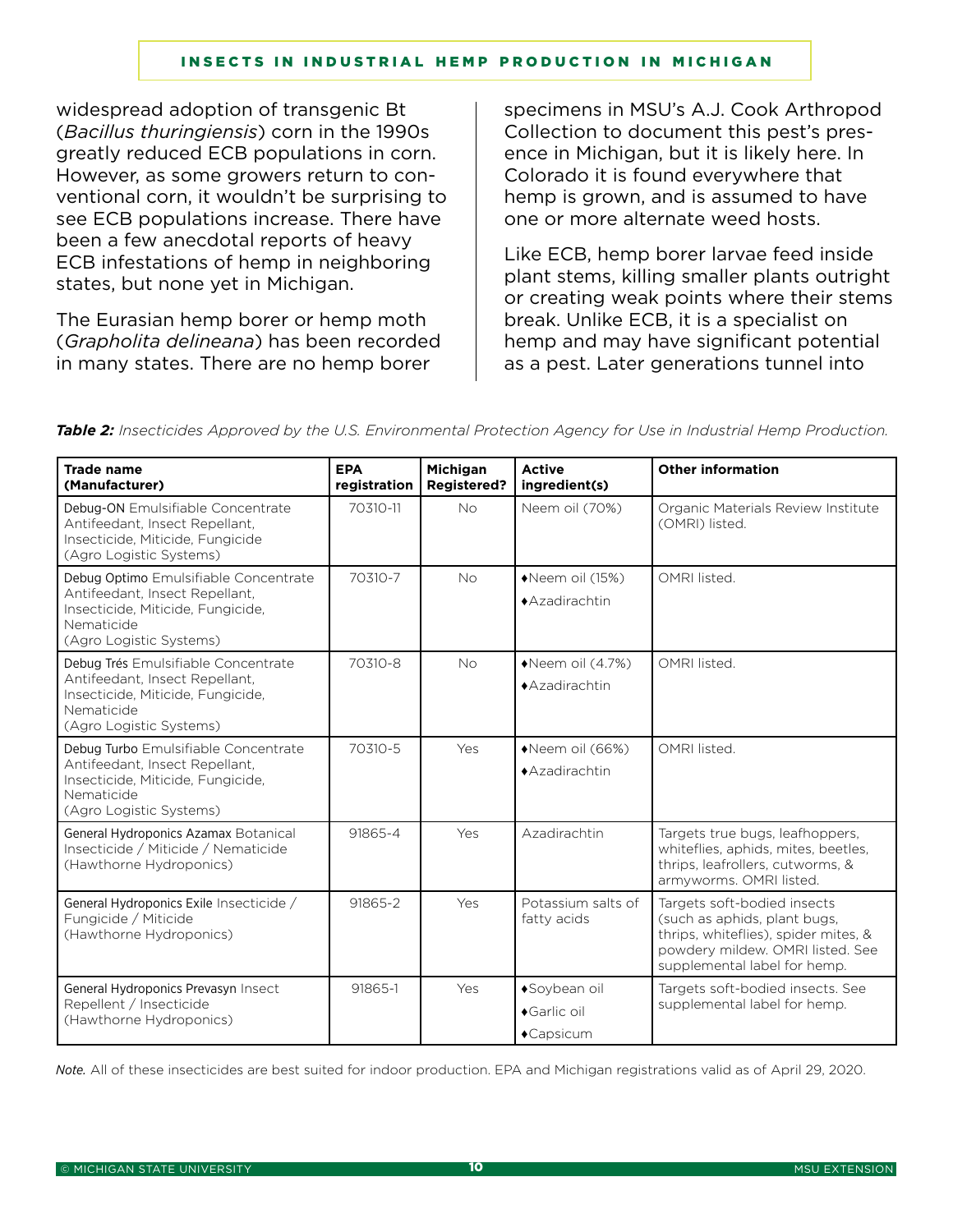stems at the bases of the buds, which can kill the buds outright. This borer can also infest flowers and consume seeds directly. It is an insect to watch for as commercial hemp production increases in the state.

The late-season insect with the most potential to damage hemp, at least based on experiences in Colorado and reports in Michigan in 2019, is the corn earworm (*Helicoverpa zea*; Figure 12). Every budfeeding caterpillar from hemp submitted to MSU Diagnostic Services in 2019 was identified as earworm. Earworm does not overwinter in Michigan. Instead, the moths migrate from the southern states each season.

Earworm has a wide host range and its larvae typically attack the reproductive structures of crops. In corn, larvae infest the ears, although infestations rarely reach economic levels in Michigan except in sweet corn. In corn, earworm moths prefer to lay eggs near fresh silks. Hemp fields may become attractive for egglaying when the surrounding corn fields have been pollinated and their silks are drying.

In hemp, earworm larvae feed on seed heads or in buds. The impact of earworm in hemp in Michigan will depend on the intensity and timing of its northward migration. The pest typically reaches Michigan in August, although in recent years it has arrived earlier in the summer and has been much more apparent in corn.

As more non-GMO corn is grown or earworm resistance to Bt corn increases in the southern states, earworm may resurge as a pest and spill over into hemp fields. The bottom line is that corn earworm has the potential to become the most damaging insect to industrial hemp production in Michigan.

# Notes on Management

Managing insect pests in hemp will require a combination of monitoring and scouting, protecting natural enemies, and (perhaps in the long term) applying pesticides.

### **MONITORING & SCOUTING**

The foundation of any pest management system is scouting to identify which pests are present, their stage of development, and their population levels. Scouting is especially important in hemp fields because the crop is new to the state and there is much to be learned even from simple observations.

Early in the season, small plants can be sampled by sweep netting, but as plants mature, sweeping becomes impractical. Direct observation of insect pests on plants can be made by handling the foliage or beating the leaves into an open sweep net or onto white paper (disposable paper plates work well to detect spider mites). The insects of greatest concern (aphids, mites, seed-feeding bugs) will be visible either with the naked eye or through a hand lens.

Borers hide in plant stems and buds, but observers can see signs of them – such as frass (excrement), leaf flagging, and tip death – at the top of plants. In CBD production, workers who are walking fields to rogue male plants can scout for common insect pests and their damage at the same time.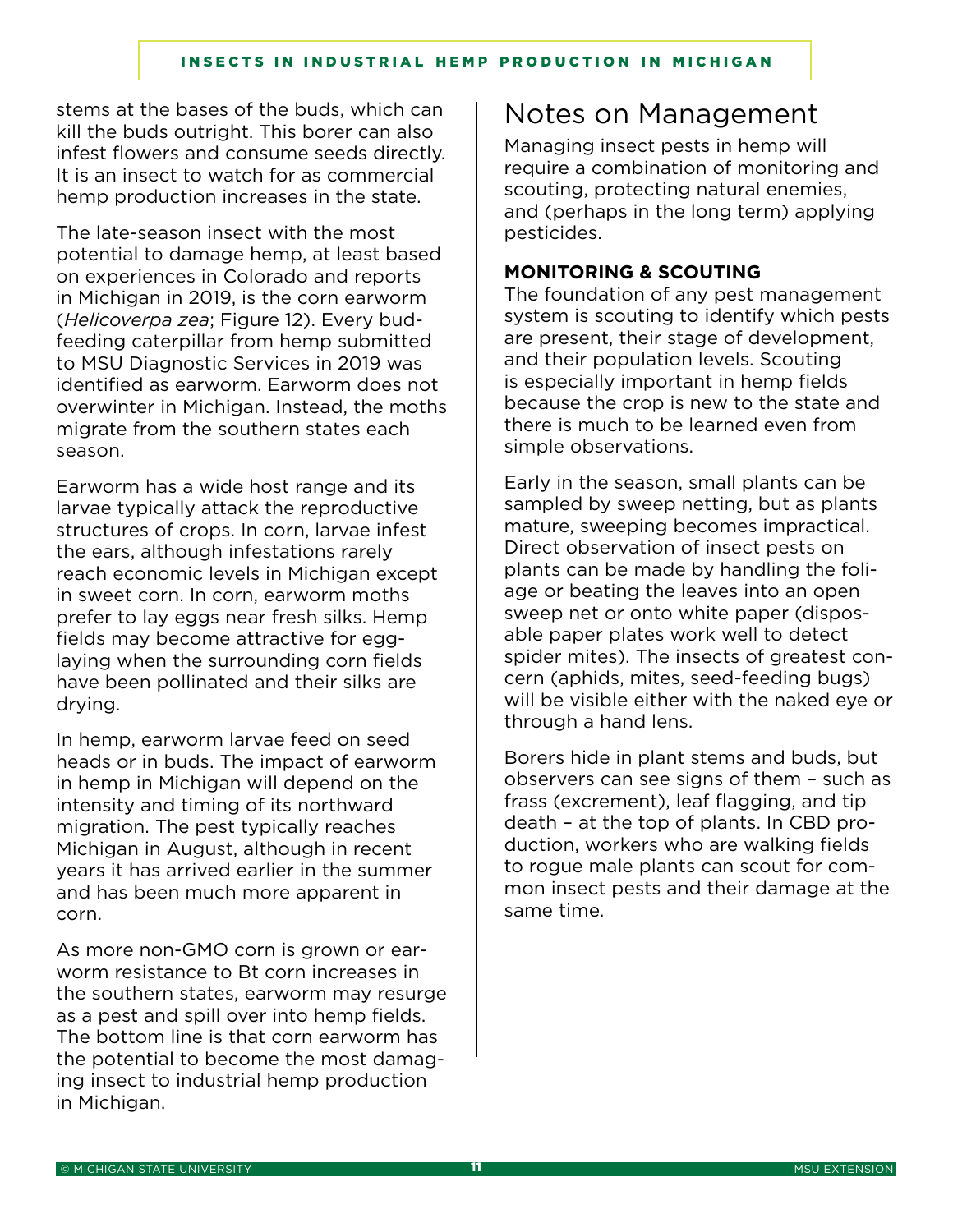The flight of European corn borer and corn earworm can be monitored using pheromone traps placed on the edges of fields (Figure 13). Specific pheromone lures attract male moths of the targeted species. Scouts can count the trapped males to measure the timing and intensity of flights. This data is useful when scheduling scouting trips to look for stem and bud damage.

*Figure 13: The timing and intensity of corn earworm*  (Helicoverpa zea) *or corn borer* (Ostrinia nubilalis) *moth flight can be monitored using a Heliothis-style pheromone trap placed on the edge of the field. A specific pheromone lure hung in the trap attracts male moths of each species, which fly upward into a collection basket at the top of the trap. (Photo by C. D. DiFonzo)*



Southern and mid-Michigan typically have two corn borer generations per field season – with flights roughly in early June and late July. The second generation is more likely to colonize hemp.

Traps can help detect the arrival of corn earworm from the south and the intensity of the pest's movement. There is no commercially available pheromone lure for hemp borer.

### **NATURAL ENEMIES & OTHER BENEFICIAL INSECTS**

Most insect pests in Michigan field crops are kept in check by natural enemies, and hemp should be no different. Many "good bugs" were observed in hemp fields (Figure 14) throughout the 2019 field season. Hemp fields likely will serve as a source or a refuge for natural enemies in the landscape. First, conventional insecticides are not being applied to hemp fields. Second, hemp stands tend to be weedy, and the weeds supply the natural enemies with pollen and ready prey.

Pollinators (bees and flies) were common in some fields, attracted to male hemp plants and weeds flowering in the crop

*Figure 14: Insect natural enemies observed in hemp fields. Ladybird beetles (far left and center left) and lacewing larvae (center right shows lacewing egg on hemp stalk) are important natural enemies of aphids and other small insects. The spined soldier bug (*Podisus maculiventris, *far right) is a predator of caterpillars and beetle larvae. (Ladybird and lacewing photos by C. D. DiFonzo; stink bug photo by F. William Ravlin)*



MICHIGAN STATE UNIVERSITY **12** MSU EXTENSION **12** MSU EXTENSION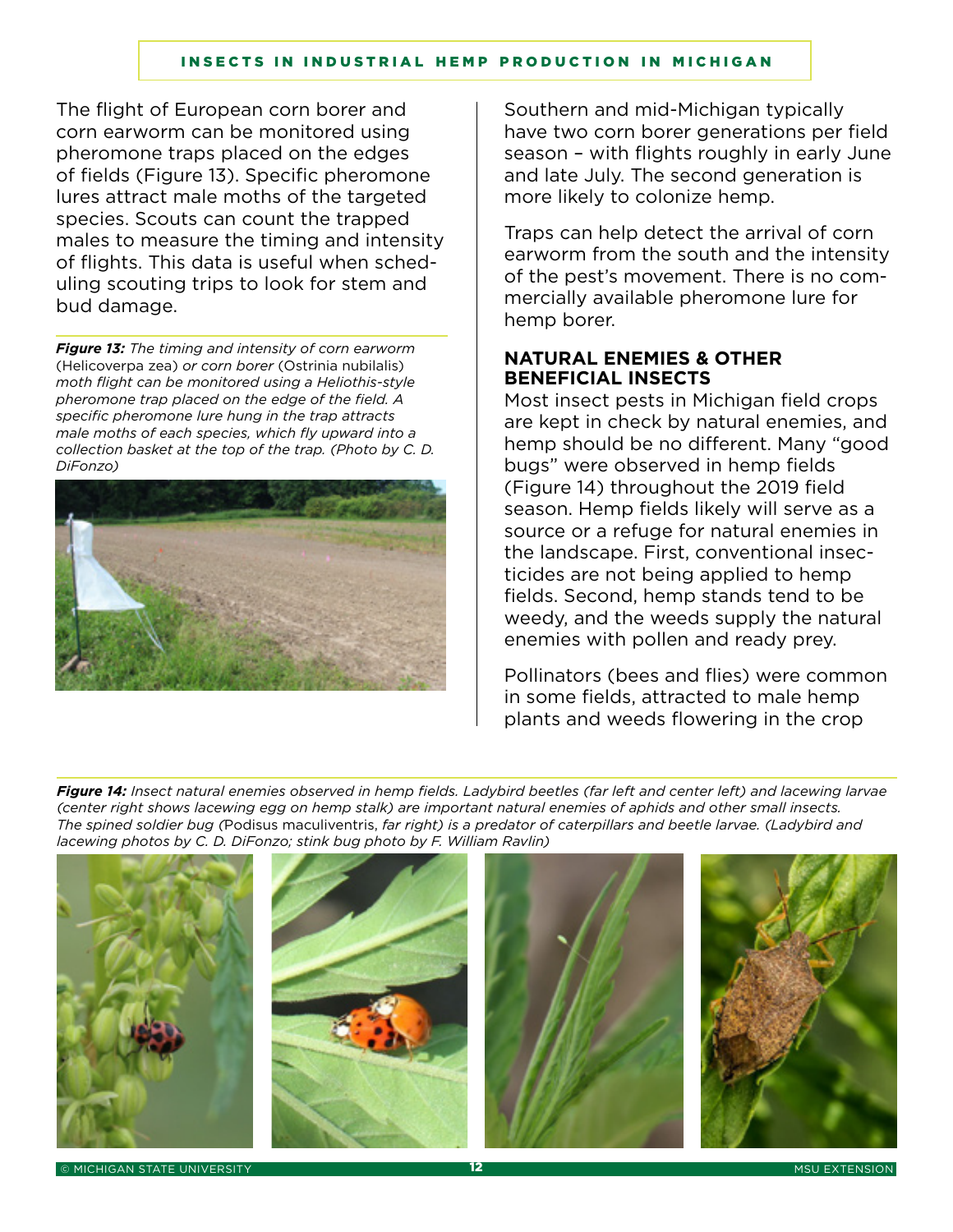(Figure 15). Male plants are undesirable and rogued when they appear in fields grown for CBD, but they are present in fiber fields. Male flowers may also be present in small numbers on hermaphroditic plants.

#### **INSECTICIDES**

The U.S. Environmental Protection Agency (EPA) is responsible for registering pesticides in the U.S. and for approving labels. No pesticides are specifically registered on **marijuana** due to its classification as a controlled substance on the federal level. However, in 2019, EPA approved a handful of insecticides for use on industrial hemp (Table 2).

All of these insecticides are naturally derived products that require multiple applications and thorough coverage to be effective. They have the most utility in controlled environments such as greenhouses, where aphids, thrips, and mites are the key pests. However, these products are expensive and likely must be applied too frequently for use in outdoor hemp production. Also, none of them would be very effective against corn earworm, corn borer, or hemp borer.

# Resources

### **JOURNAL ARTICLE**

Cranshaw, W., Schreiner, M., Britt, K., Kuhar, T. P., McPartland, J., & Grant, J. (2019). Developing insect pest management systems for hemp in the United States: A work in progress. *Journal of Integrated Pest Management, 10*(1), 1–10. [https://doi.org/](https://doi.org/10.1093/jipm/pmz023) [10.1093/jipm/pmz023](https://doi.org/10.1093/jipm/pmz023)

#### **MICHIGAN STATE UNIVERSITY RESOURCES**

- **MSU Extension Hemp Production** ([https://www](https://www.canr.msu.edu/hemp/index) [.canr.msu.edu/hemp/index](https://www.canr.msu.edu/hemp/index)) – This page offers resources, webinars, programs and current information on industrial hemp production in Michigan. Other sections of the MSU Extension website ([extension.msu.edu](https://michiganstate-my.sharepoint.com/personal/mckeer_msu_edu/Documents/McKeeDocs/2020%20Hemp%20Bugs%20E3436/For%20editing/canr.msu.edu/outreach/)) offer information on integrated pest management, IPM- and entomology-related training opportunities, and much more.
- **MSU Plant and Pest Diagnostics** ([http://pestid](http://pestid.msu.edu/) [.msu.edu/](http://pestid.msu.edu/)) – The diagnostic clinic provides plant health analyses and identification of nematodes, weeds, insects, and other arthropods. Visit the website for information on how to submit specimens and photos of insects or insect damage for identification (fee may apply). Phone 517-355-4536, email [pestid@msu.edu](mailto:pestid@msu.edu).

*Figure 15: In fields with male flowers, pollinators were numerous. Examples recorded in 2019 were (from left) bumble bees, honey bees, bee flies (Bombyliidae) and flower flies (Syrphidae; photographed on a soybean leaf). (Photos by F. William Ravlin and C. D. DiFonzo [far right])*